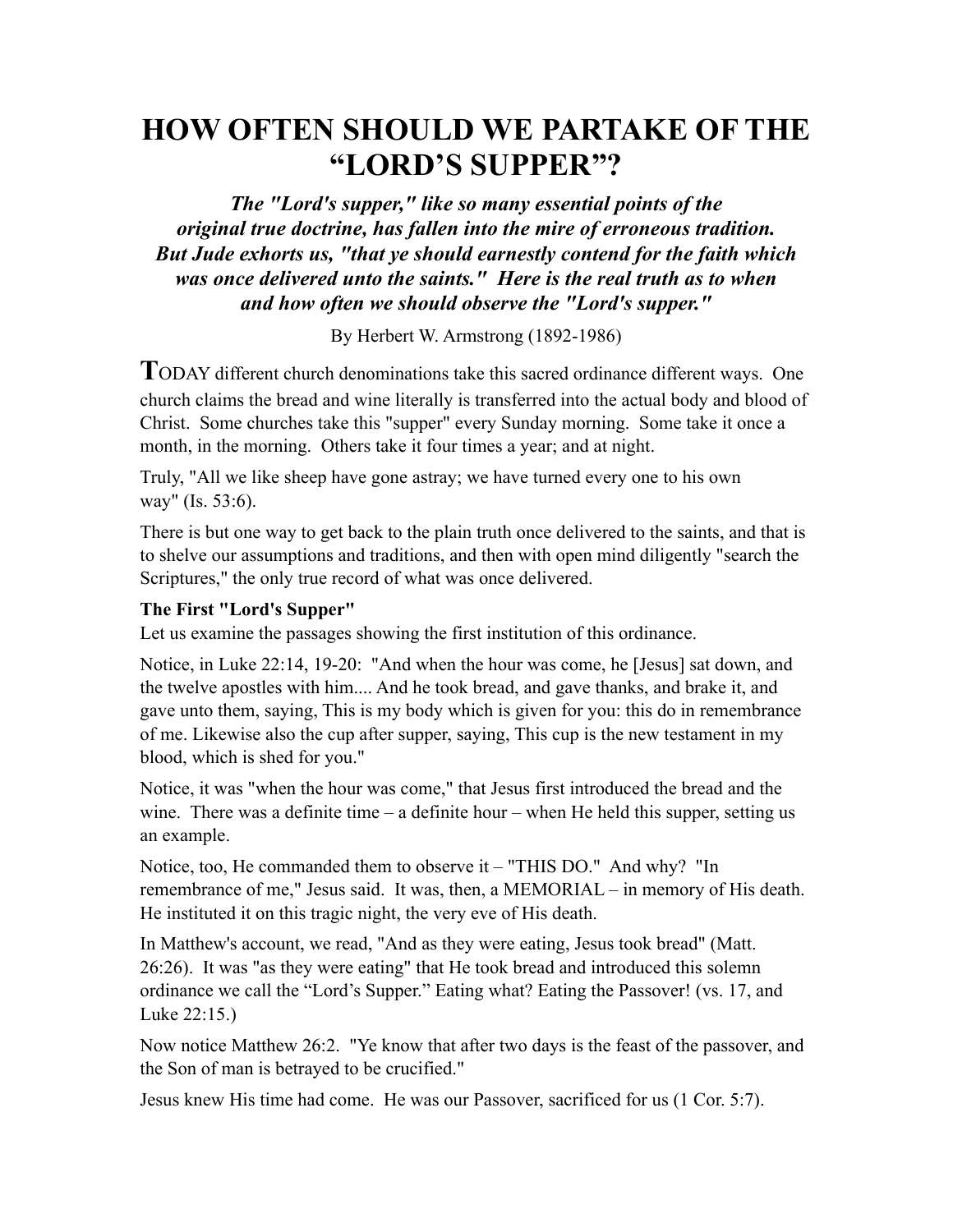"Now the first day of the feast of unleavened bread the disciples came to Jesus, saying unto him, Where wilt thou that we prepare for thee to eat the passover?" (Matt. 26:17.)

After sundown (the days began at sundown) Jesus sat down with His twelve disciples in an upper room

(Matt. 26:20; Mark 14:15).

And as they were eating the Passover supper (Matt. 26:26), "Jesus took bread, and blessed it, and brake it, and gave it to the disciples, and said, Take, eat; this is my body. And he took the cup, and gave thanks, and gave it to them, saying, Drink ye all of it; for this is my blood of the new testament, which is shed for many for the remission of sins."

So we see that it was the night of the final and last Passover supper that Jesus introduced the New Testament "Lord's supper." To thoroughly understand the connection between the "Lord's supper" of the New Testament, and the Passover of the Old, let us make a quick examination of the Passover.

## **The Ordinance Under the Old Covenant**

The original Passover marked the exodus of the children of Israel out of Egypt. God had been pouring out the plagues upon Egypt, to induce Pharaoh to let the Israelites go. You will find the events recorded in the 12th chapter of Exodus.

On the 10th day of the first month (the Hebrew, or sacred year, began with the new moon in the spring, near the equinox, not midwinter), they were told to take a young lamb without spot or blemish, a type of Christ, the Lamb of God. This lamb was to be kept until the 14th day of the first month, Abib, when they were to kill it "in the evening" (vs. 6). The literal Hebrew, margin, is "between the two evenings," and from the Jewish Encyclopedia we find this is the twilight period between the time the sun goes down, when the new day has commenced, and the darkness when the stars are out. So the lamb was killed in the very beginning of the 14th of Abib.

As soon as it was killed, the blood was to be sprinkled over the doorposts of their houses. The lamb was to be roasted, and eaten in haste. At midnight that night the angel of the Lord passed through the land, striking dead all the firstborn of the land. But, "when I see the blood, I will pass over you," the Lord told the Israelites.

For seven days they ate only unleavened bread. The 14th of the first month, Abib, was the Passover, and the 15th was a feast day, or annual holy day (vv. 15, 16 and Num. 28:16, 17). The 15th was the first of seven days of unleavened bread, and the seventh of these, or the 21st of Abib, was also a holy feast day, or annual Sabbath, called a "high day" even still today by the Jewish people.

The lamb was killed as the sun was going down (Deut. 16:6), yet it was eaten in the 14th day (Lev. 23:5, 6), not after it was passed.

Year after year Israel continued to observe the Passover.

# **Instituted an Ordinance Forever**

Now notice Exodus 12:17, 24. The Passover was instituted an ordinance forever. Some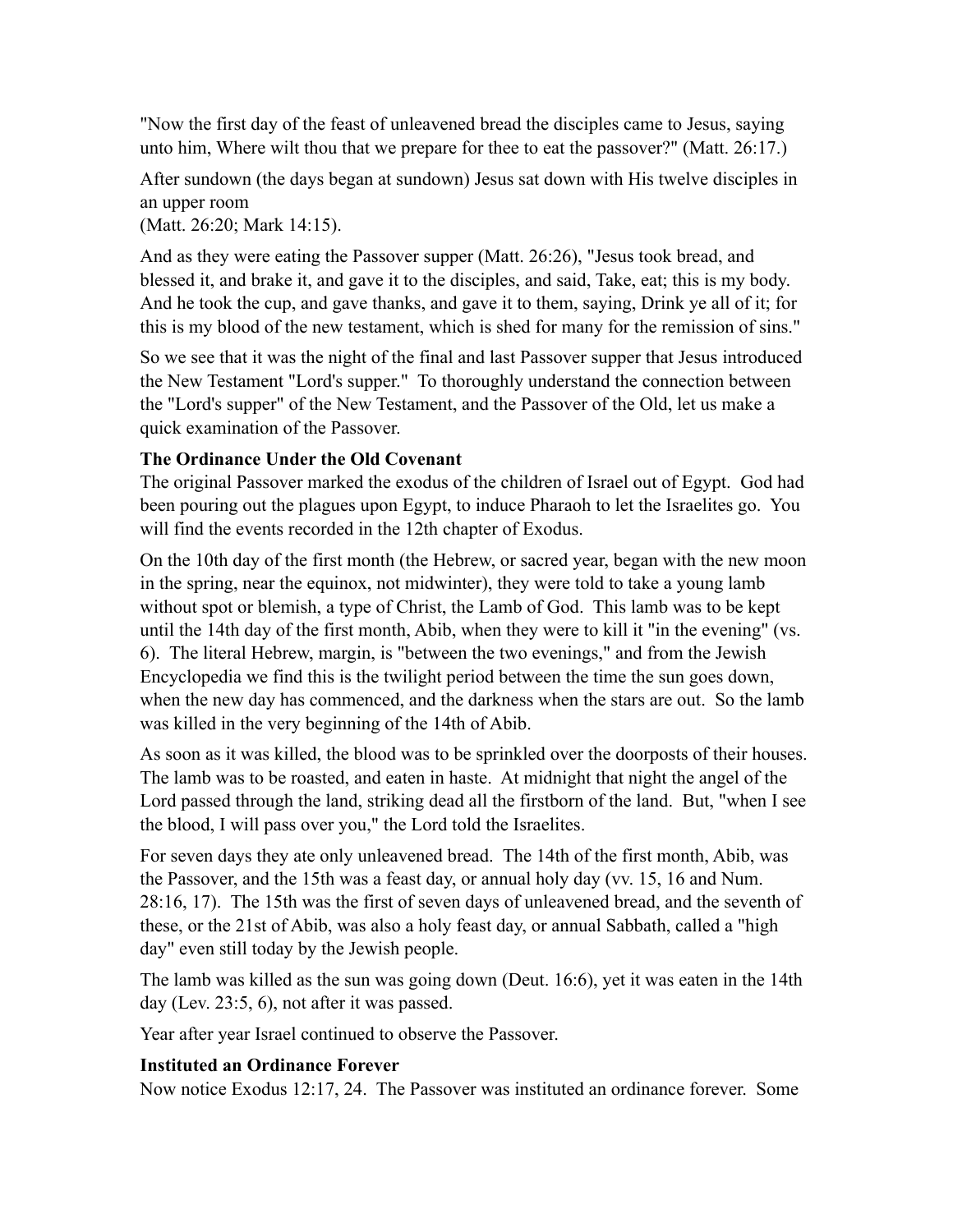will say circumcision was not done away, but was changed – today it is in the heart (Rom. 2:29). In both cases God meant forever, and so, as we have seen, at the last Passover supper Jesus changed the manner of observance of this ordinance. No longer do we kill a lamb and eat it, since the Lamb of God has been sacrificed once and for all. Instead, we take the bread, symbolizing His broken body, and the wine, symbolizing His shed blood, as a memorial, looking back to His death.

## **How Often Observed?**

Now notice Exodus 13:10, speaking of the Days of Unleavened Bread: "Thou shalt therefore keep this ordinance in his season from year to year." The time is once a year, at night, after the sun has set in the beginning of the 14th of Abib.

Jesus set us an example (I Peter 2:21), observing it at this set time once a year (Luke  $2:42$ ).

Suppose the Israelites in Egypt had observed this ordinance at some other than this set time? They would not have been saved when the death angel passed by that night! God does things ON TIME. He had given us an exact time for this ordinance. Jesus instituted it "when the hour was come."

## **The Ordinance of Humility**

In giving us the account of the instituting of the "Lord's supper" ordinance, Matthew, Mark and Luke describe the taking of the bread and wine. But John relates another part of this ordinance.

It is in the 13th chapter of John. Verse 1 shows the event is the last Passover. And, the supper being ended (vs. 2), Jesus took a towel (vs. 4) and began washing His disciples' feet (vs. 5).

"So after he had washed their feet, and had taken his garments, and was set down again, he said unto them, Know ye what I have done to you? Ye call me Master and Lord: and ye say well; for so I am. If I then, your Lord and Master, have washed your feet; ye also ought to wash one another's feet. For I have given you an example, that ye should do as I have done to you" (vv. 12-15).

Many today do not want to humiliate themselves by washing the feet of their church brethren. Some argue that Jesus commanded only the disciples to wash one another's feet. But they will admit it was a command to them. Very well; turn to Matthew 28:19, 20:

"Go ye therefore," Jesus said to these same disciples, "and teach all nations, baptizing them . . . teaching them to observe all things whatsoever I have commanded you." So they were to teach US to observe all things whatsoever He commanded them. Surely God is no respecter of persons.

# **Kept Once a Year in the Apostolic Church**

Now notice 1 Corinthians 5:7, 8: "Christ our passover is sacrificed for us: therefore let us keep the feast, not with the old leaven . . . but with the unleavened bread of sincerity and truth."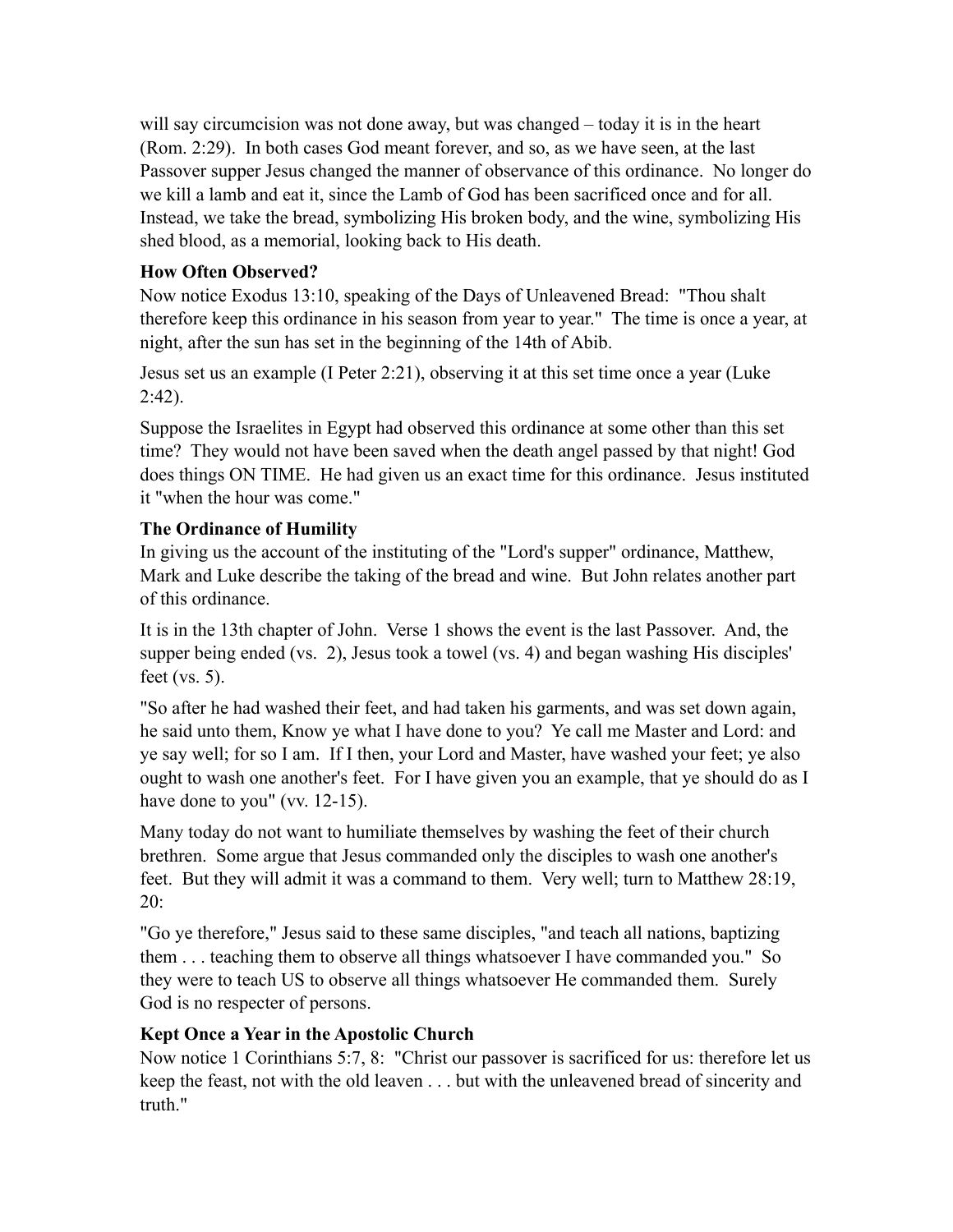Paul gives directions regarding the "Lord's supper" in the 11th chapter of 1 Corinthians. Some have misunderstood verse 26, which says: "As often as ye eat this bread and drink this cup," and interpret it to say "take it as often as you please." But it does not say that!

It says "as often" as we observe it, "ye do show the Lord's death till he come." And Jesus commanded, "This do ye, as oft as ye drink it, in remembrance of me" (vs. 25). We do it in remembrance of THE LORD'S DEATH – a memorial of His death. And memorials of momentous occasions always are observed annually, once a year, on the anniversary of the event they commemorate. That is the way we observe the 4th of July, Armistice Day, etc.

Jesus instituted this New Testament ordinance on the eve of His death. It was the 14th Abib, Hebrew calendar. He was our Passover, sacrificed for us – and He was sacrificed on the same exact day of the year that the Passover lambs always had been slain. As the Old Testament Passover commemorated Israel's deliverance from Egypt, a type of sin, so the New Testament "Lord's supper" – a continuation of the Passover with different emblems – commemorates Jesus' death, and our deliverance from sin. Immediately after that last supper, Jesus and His disciples went out to Gethsemane, where, later that night, Judas Iscariot led the bloodthirsty mob who seized Jesus, and led Him away to be crucified during the daylight part of the same 14th day of the month.

Jesus set us an example, and by following His example and observing this sacred ordinance at the same time He did – the same time the Passover always was observed, commanded to continue FOREVER – we do continue to remember His death, annually, on the very anniversary of His crucifixion. It is the most solemn and sacred occasion of the year – especially when observed at this correct scriptural hour.

Notice 1 Corinthians 11:27, 29. This is not speaking about a Christian being worthy or unworthy to take it. It is speaking of the MANNER in which we do it. To take of it unworthily is to take it in a wrong manner. Had the ancient Israelites in Egypt observed the first Passover at any time except the exact time appointed by God, they would have done it unworthily, and suffered the plague. Surely if we, once we see and know the truth, partake of this most sacred ordinance at any other time than that set apart in the Scripture, we would do it unworthily, and to our damnation. To take the bread and wine while not truly accepting the body and blood of Christ with the whole heart would be taking it unworthily and to one's damnation. Let us observe it worthily.

## **Example of the First Century Church**

The first century Church of God, under the original apostles, continued to observe this solemn ordinance once a year at the set time.

The Days of Unleavened Bread were still being observed. Notice Acts 20:6: "And we sailed away from Philippi after the days of unleavened bread." That was about 59 A.D.

Then notice Acts 12:3. The Holy Spirit inspired these words, to tell us the time of year: "Then were the days of unleavened bread." That could not have been written had these days been done away and kept only by Christ-rejecting Jews.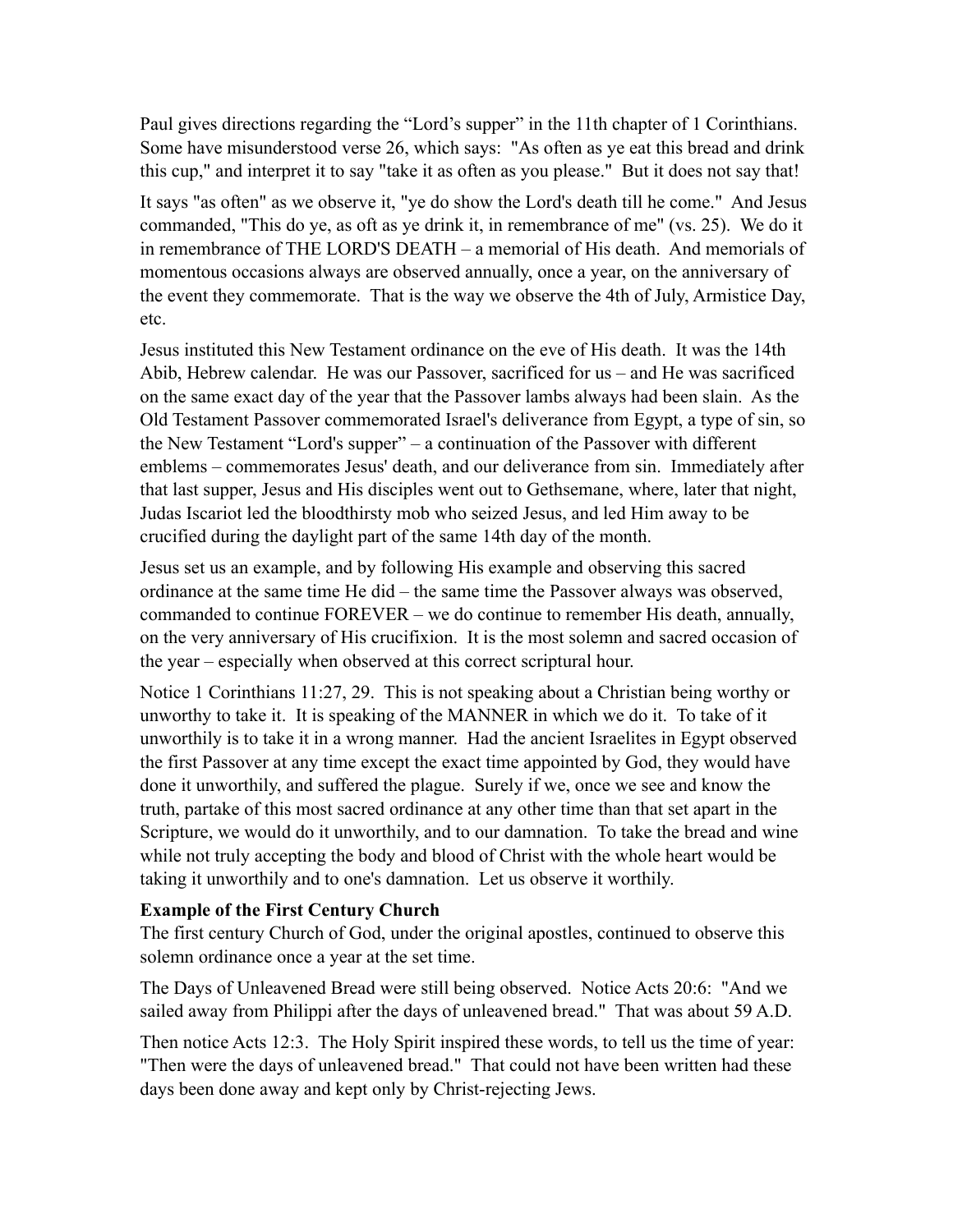In the mouth of two or three witnesses is a thing established. Notice a third text, Acts 12:4. The word "Easter" is a mistranslation. The Greek word is Pascha meaning "Passover." It is exactly the same word used for "Passover" in Matthew 26:2, 17, 18, 19. Many other translations faithfully render this "Passover" in this text, as it should be. So this text is, "intending after the Passover to bring him forth to the people." This was more than ten years after the New Testament Church had been established.

#### **The Meaning of "Break Bread"**

Some churches turn to Acts 20:7 – "And upon the first day of the week, when the disciples came together to break bread. . . . " To them this says take the "Lord's supper" every Sunday morning.

Let us examine this. Notice verse 6. This was just AFTER the Days of Unleavened Bread, when the "Lord's supper" had been taken. Paul was holding a farewell meeting at Troas, ready to depart at sunrise. When was Paul preaching? It was not Sunday morning, but what would now be called Saturday night. It was between sunset, when the first day of the week commenced, and midnight (vs. 7) and there were many lights burning (vs. 8). But it was after midnight before they broke bread, when they were all getting hungry. Notice carefully in the 11th verse. "And had broken bread and eaten." This breadbreaking was not the "Lord's supper", but eating a plain meal.

"Break bread" does not necessarily refer to the "Lord's supper," as some have carelessly assumed. Notice Acts 27:34, 35: "Wherefore I pray you to take some meat . . . he took bread . . . and when he had broken it, he began to eat."

Notice Acts 2:46: ". . . And breaking bread from house to house, did eat their meat with gladness. . . ." Here they were breaking bread daily, eating meat, and Paul says if we eat to satisfy hunger at the "Lord's supper", we do it to our condemnation (1 Cor. 11:34).

Then notice Matthew 26:29. Jesus said He would not again take the New Testament "Lord's supper" until after His second coming in His Kingdom. Yet, later, as He sat "at meat," eating a meal, He broke bread and blessed it (Luke 24:30).

They then used a kind of bread such as is used in many European countries today, and instead of slicing, they broke it. "Break bread" was a common term to indicate eating a meal.

Let us return to the faith once delivered. Let us humbly and obediently observe this solemn, sacred ordinance as we are commanded, and at the time set apart in the Bible, after sundown on the 14th of Abib, or Nisan, sacred Hebrew calendar.

The first day of the new year begins near the spring equinox when the new moon usually is first visible to the naked eye at Jerusalem (not the United States). The Jewish calendar as used by Jews today is correct. But it must be remembered that "in the 14th day of the first month at even is the Passover, and in the 15th day of the same month is the feast." The Jewish people no longer observe the Passover on the 14th. They observe the FEAST – one night after the Passover, on the eve of 15th Abib. The "Lord's supper" or New